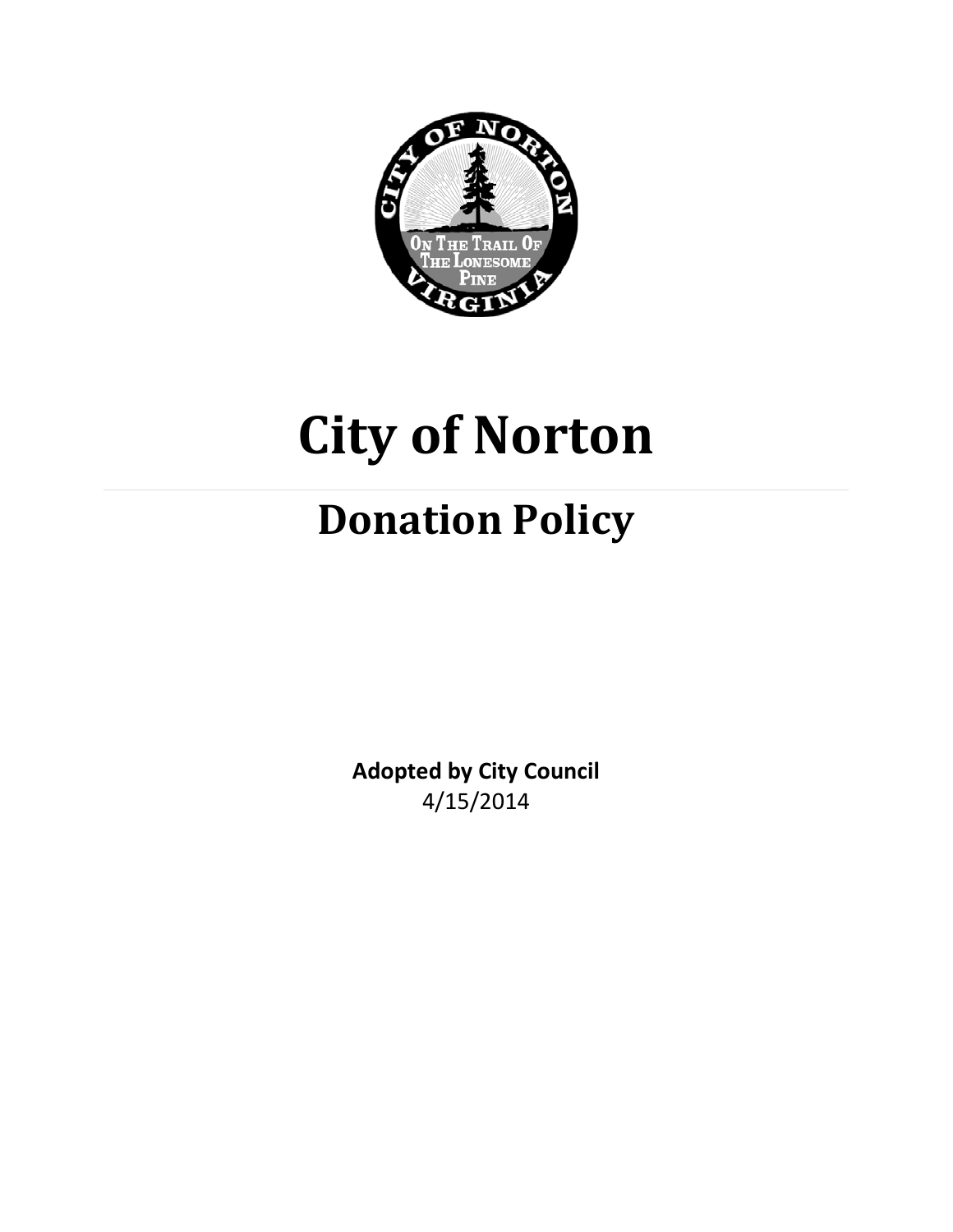## **City of Norton Donations Policy**

#### **BACKGROUND:**

The City of Norton provides financial support to various regional and local organizations through our annual budget process. From time to time, City Council receives requests for funding outside of our normal budget process. Since the City receives more requests for funds than our funding will allow, this policy will assist City Council in considering each request.

#### **APPLICANT ELIGIBILITY:**

- Applicant must provide services which benefit residents of the City of Norton.
- Applicant must be:
	- o Non-profit organization recognized by the IRS and the Commonwealth of Virginia; or
	- o Charitable institution or association not controlled in whole or part by any church; or
	- o Educational;
- And:
	- o Past transactions with the City must have been free of significant problems

NOTE: Teams cannot be considered as applicants. In cases of athletic requests, the applicant must either be part of a youth sports organization or Norton City Schools.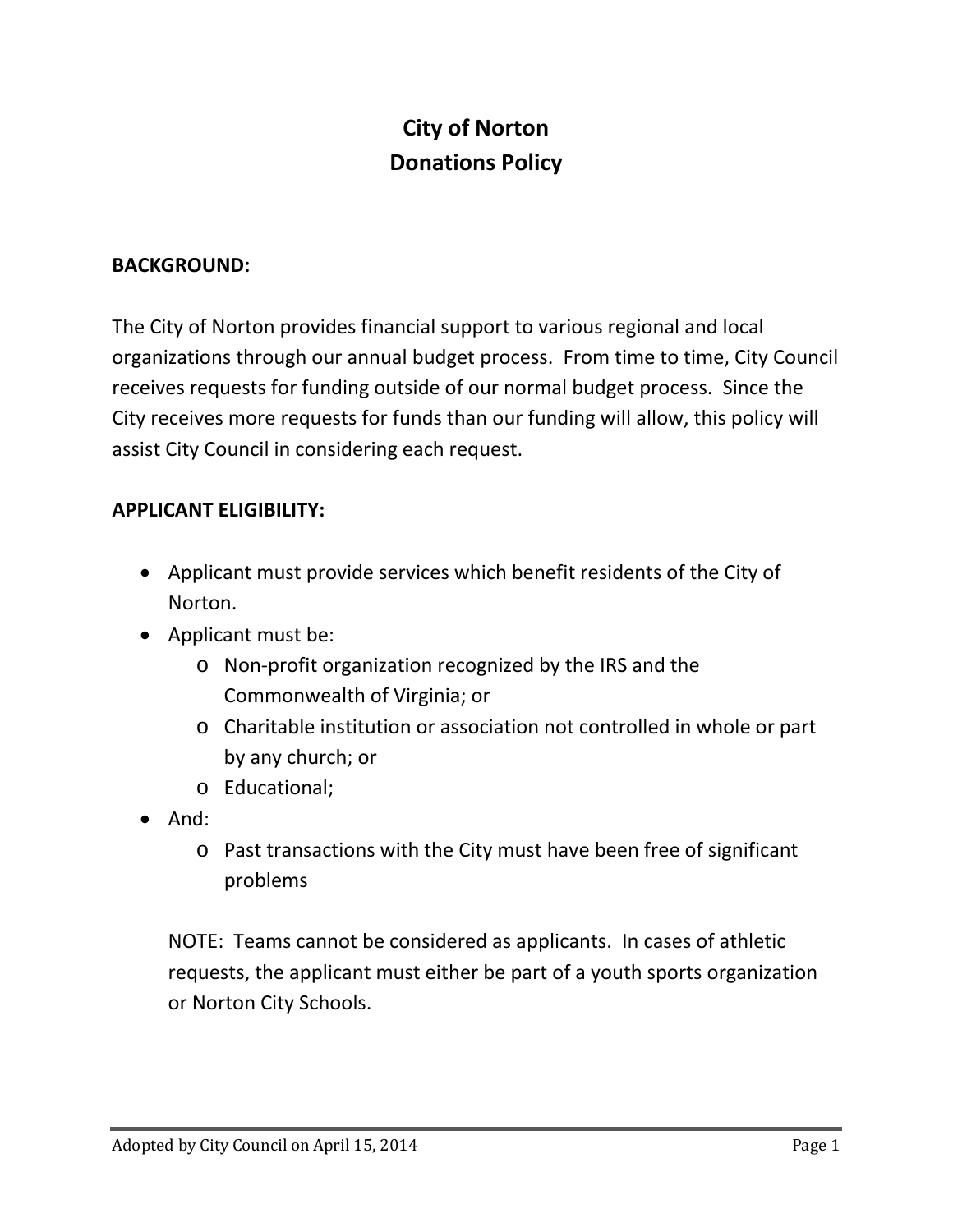#### **REQUEST ELIGIBILITY:**

*The City shall not approve any donation which is not in conformance with § 15.2- 953 of the Code of Virginia, as amended.*

- The event or activity must not promote religion or religious organizations.
- The event must demonstrate some form of financial commitment other than the City funds being requested.
- Organizations (other than Norton City Schools) will be limited to one approved request per the City fiscal year (July  $1<sup>st</sup>$  – June 30<sup>th</sup>).
- If the funding request includes travel, then:
	- o Trip must be in excess of 100 miles one way;
	- o Room nights shall include no more than one night before and one night after the primary event(s) which was the basis for the request;
	- o Rooms must be assigned to players/students at a minimum of 2 per room;
	- o A maximum of four rooms to be assigned for coaches/teachers;
	- o An educational or cultural component should be included, when possible;
	- o Expenses that cannot be paid with approved funds:
		- Meals for anyone other than coaches/teachers and players/students.
		- Hotels for anyone other than coaches/teachers and players/students.
		- **Travel for anyone other than coaches/teachers and** players/students.
		- Mileage expenses, to and from events, for coaches, teachers, and members of their families who use their personal vehicles for approved trips.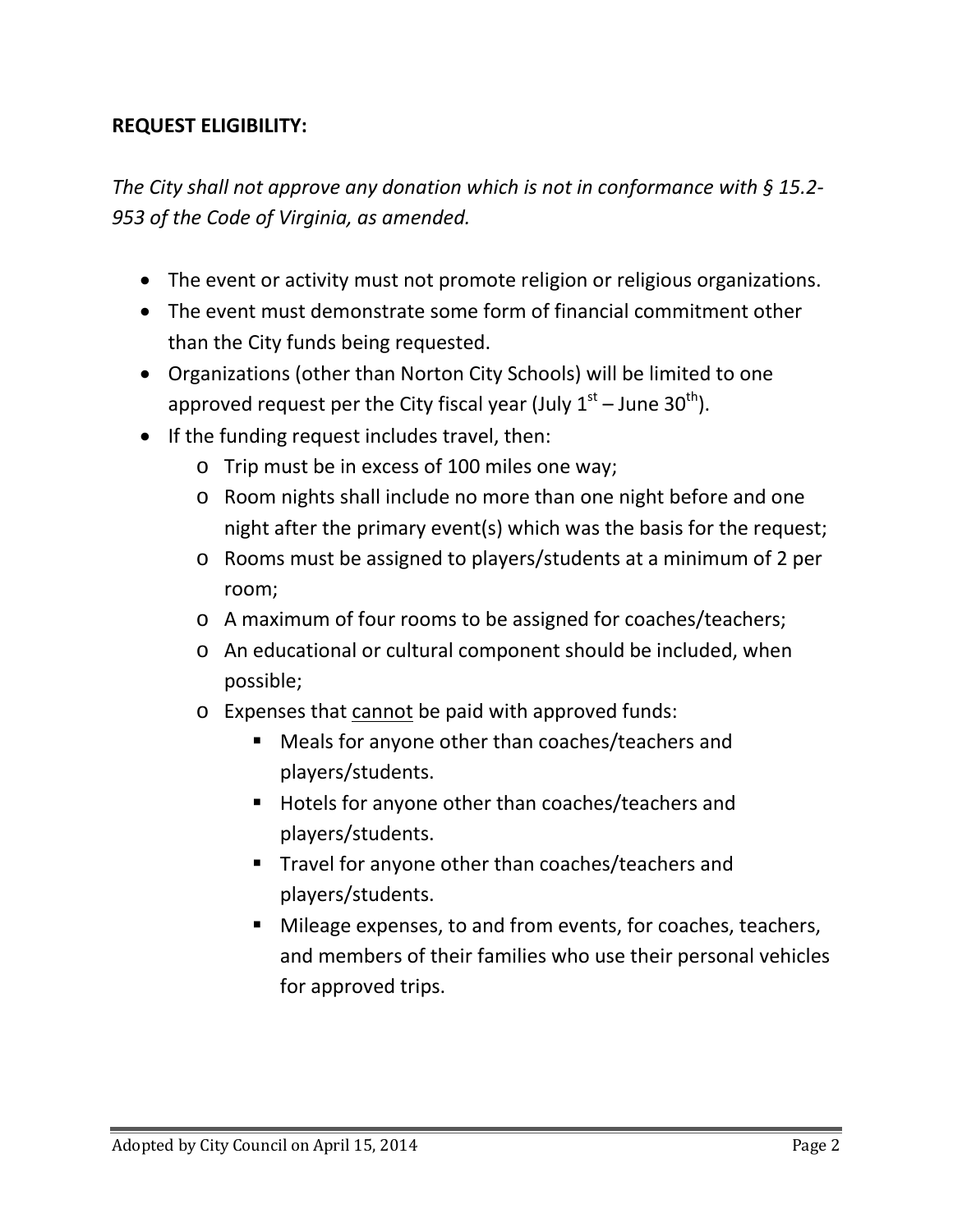#### **EVALUATION CRITERIA:**

- Whether the request is acceptable for support.
- Whether the request demonstrates a convincing need for funding.
- Whether the City's financial situation will allow funding the request.
- Amount of previous funding the Applicant has received.
- Applicant's demonstration of organization integrity by use of strong business practices, a committed and responsible board, sound financial practices, and effective management controls.

#### **APPLICANT REQUIREMENTS IF FUNDING IS AWARDED:**

- Funds must be used only for what was requested and approved.
- A financial report of the use of the funds, including receipts, must be provided to the City within 60 days after completion of the event or project.
- Applicant may be asked to appear before City Council to present a formal update of the use of the funds.
- The City may choose to fund all, none, or some of the requested funds.
- The City may provide the funds prior to the event (project) or choose to reimburse the requesting organization, up to a specified amount, when receipts are presented to the city.
- Return any unused funds to the City within 60 days after completion of the event or project.

If you have any questions regarding the application or the consideration process, please feel free to contact the City Manager.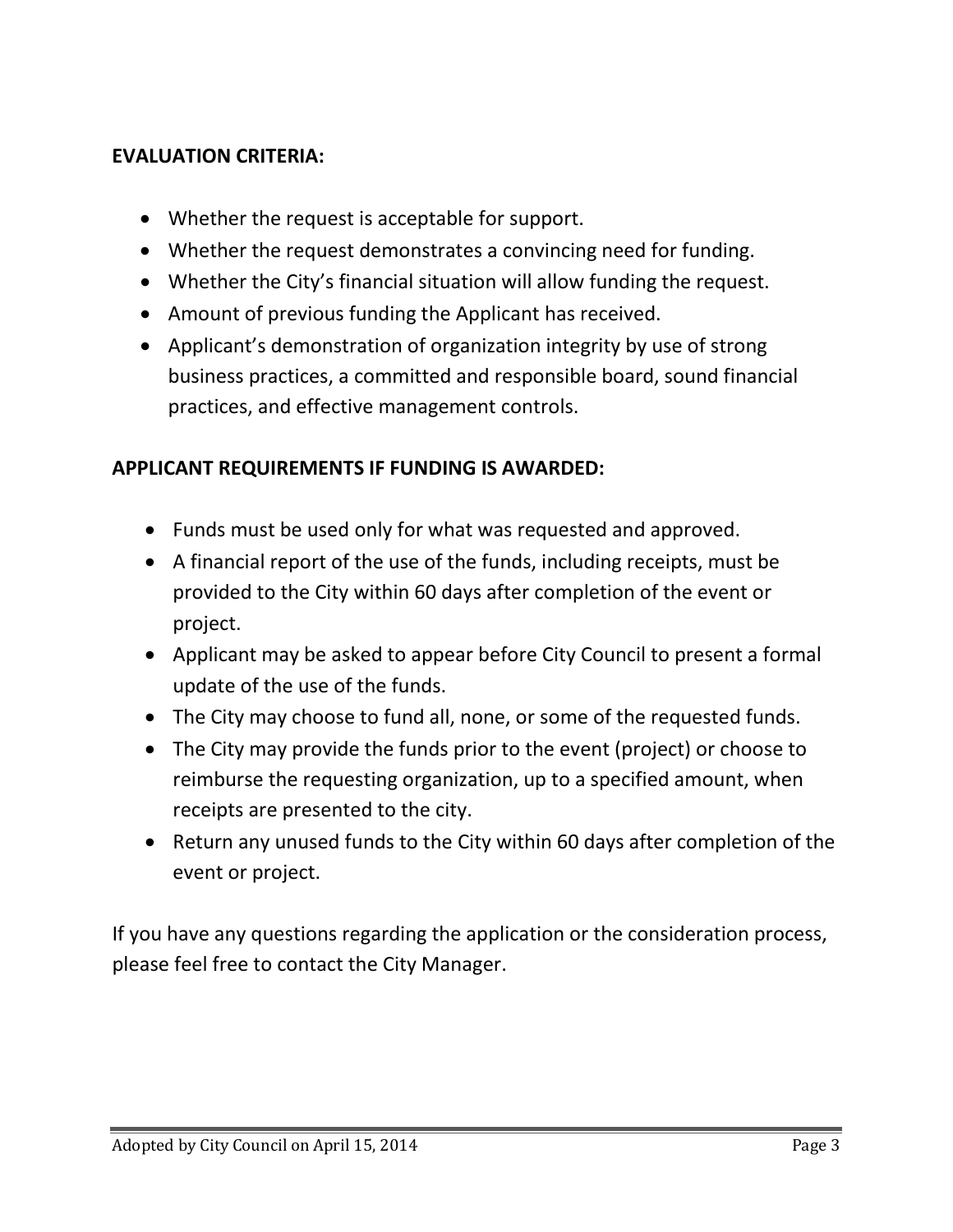

### **Application for Donation**

| Applicant/     |                                                        |  |
|----------------|--------------------------------------------------------|--|
|                |                                                        |  |
|                |                                                        |  |
|                |                                                        |  |
|                |                                                        |  |
|                |                                                        |  |
|                |                                                        |  |
|                |                                                        |  |
|                |                                                        |  |
| Contact        |                                                        |  |
|                |                                                        |  |
|                |                                                        |  |
|                |                                                        |  |
|                |                                                        |  |
|                |                                                        |  |
|                |                                                        |  |
| Organization's |                                                        |  |
| <b>Board</b>   |                                                        |  |
|                |                                                        |  |
|                |                                                        |  |
|                |                                                        |  |
|                | <u> 1989 - Jan Barnett, fransk politiker (d. 1989)</u> |  |
|                |                                                        |  |
|                |                                                        |  |
|                |                                                        |  |
|                |                                                        |  |
|                |                                                        |  |
| Amount         |                                                        |  |
|                |                                                        |  |
|                |                                                        |  |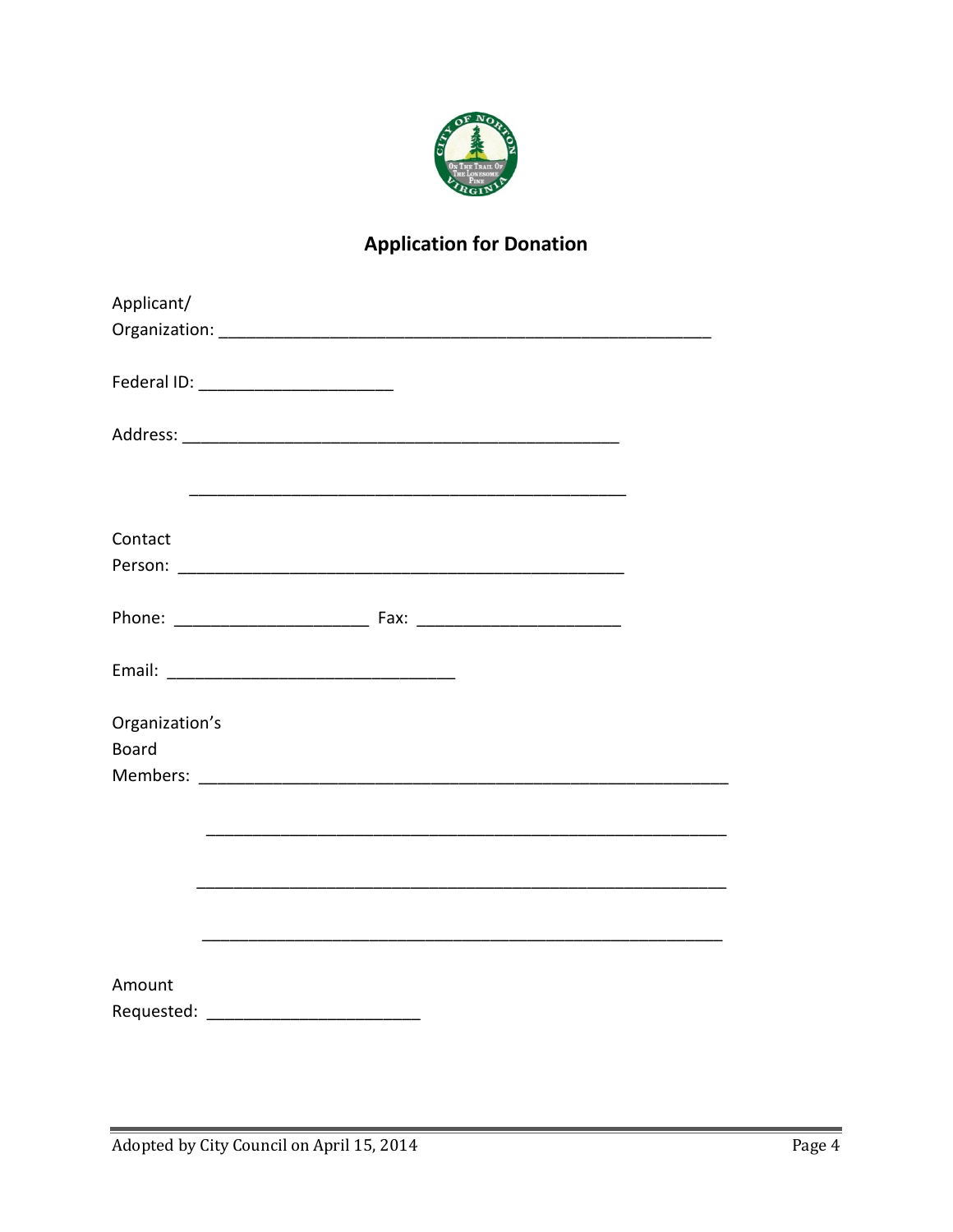| Total   |  |
|---------|--|
| Amount  |  |
| Needed: |  |

Purpose for Funds (attached additional information if needed):

| Describe            |  |  |  |
|---------------------|--|--|--|
|                     |  |  |  |
| <b>Fund Raising</b> |  |  |  |
|                     |  |  |  |
|                     |  |  |  |
|                     |  |  |  |
|                     |  |  |  |
|                     |  |  |  |
|                     |  |  |  |
|                     |  |  |  |
|                     |  |  |  |
|                     |  |  |  |
|                     |  |  |  |
|                     |  |  |  |
|                     |  |  |  |
|                     |  |  |  |
|                     |  |  |  |
|                     |  |  |  |
|                     |  |  |  |
|                     |  |  |  |
|                     |  |  |  |
|                     |  |  |  |

Include overall financial information for the applicant organization with the application. This information should be the current budget or financial statements where applicable.